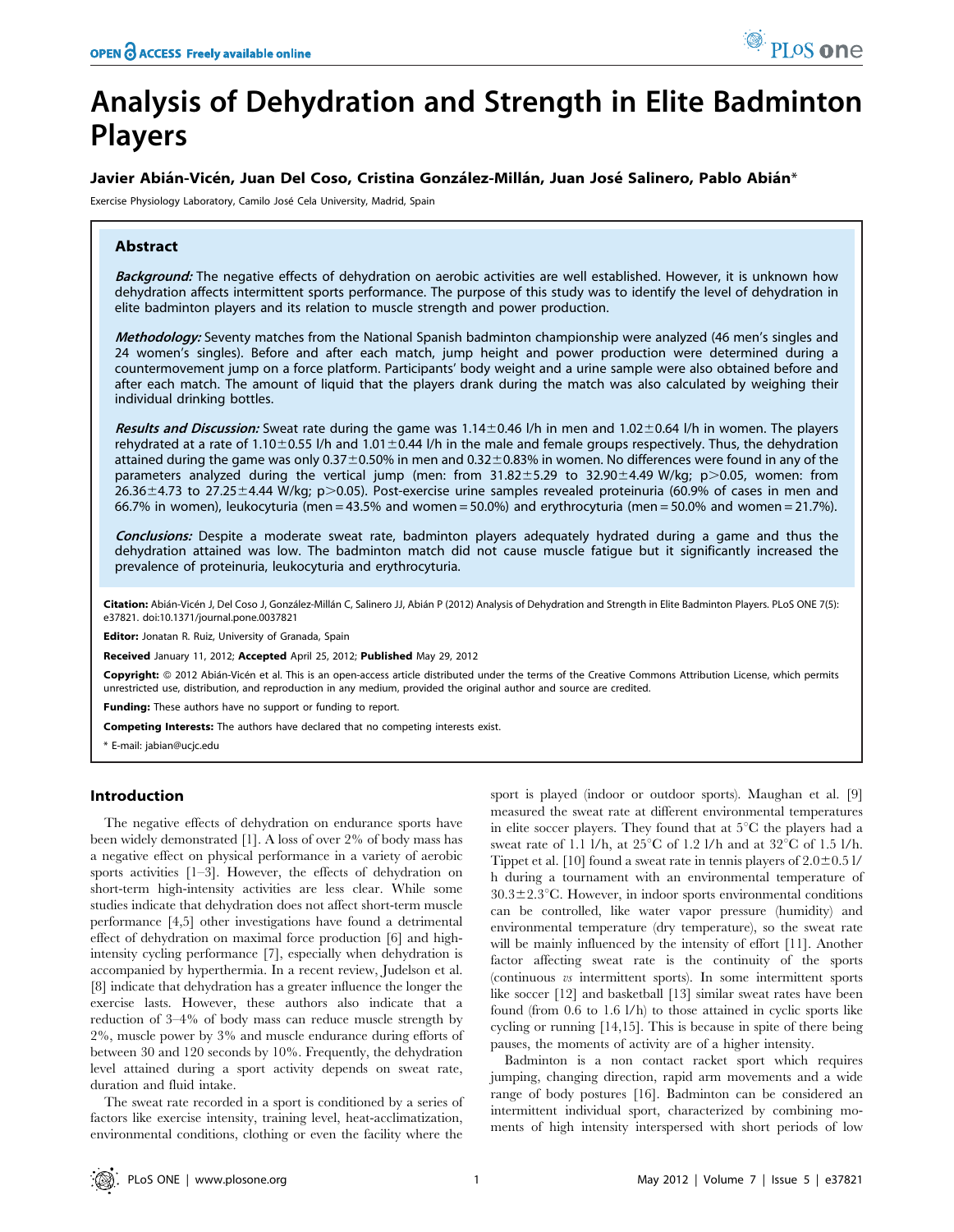intensity or rest. In badminton, as in the rest of the racket sports, the players have many opportunities to rehydrate during play due to the intervals between points and sets [17], but does the player start the match adequately hydrated? By measuring the specific gravity of the urine  $(U_{sg})$  several studies have found that in sports like athletics, volleyball, basketball or soccer, a large percentage of players arrive at the match with high levels of dehydration before the start of play [18–20]. Urine analysis is a method which has been used in several studies to determine changes in fluid balance [20,21] and to observe the response of the organism to physical exercise [22]. Different studies have found that strenuous exercise produces abnormalities in the players' urine like modifications in the pH value, hematuria or proteinuria [22–25]. However, it should be mentioned that these abnormalities present in the players' urine after exercise are often asymptomatic and cause no subsequent renal problems [26].

We have found no previous study that analyses the influence of a competitive match on muscle performance in badminton players. Current measuring systems permit assessment of dynamic muscle force and power in real competitive situations with high validity and reliability. But in spite of this there are no published reference values for muscle strength and power, or their relation with the dehydration attained during a badminton match. Studies have been carried out on these kinetic parameters in other racket sports, mainly tennis, and have found hand grip strength values which vary between 400 and 500 N in men and between 300 and 400 N in women, depending on the characteristics of the players studied [27,28].

The purpose of this study was to identify how a badminton match affects elite badminton players with regard to dehydration, liquid replacement, muscle strength and power using a jump and hand grip tests. We also investigated sex differences in these parameters. The analysis of these parameters may be helpful for players, trainers and physiologists to recommend strategies for liquid replacement during a badminton game.

#### Materials and Methods

#### Sample

Seventy players, 46 who participated in the men's singles matches (MS) and 24 who participated in the women's singles matches (WS) of the national Spanish championship voluntarily participated in the study. At the time of the championship, all participants were among the top 60 players in the National Ranking in the modality of men's singles and women's singles respectively. The men's group had a mean  $\pm$  SD age of 22.7 $\pm$ 4.2 yrs, body mass of  $74.54\pm8.02$  kg, height of  $178\pm8$  cm, body fat percentage of  $8.4 \pm 1.4\%$ , body muscle percentage of  $50.2 \pm 1.3\%$ and training of  $13.3 \pm 9.2$  hours per week. The women's group had an age of  $23.0 \pm 5.7$  yrs, body mass of  $59.45 \pm 3.37$  kg, height of  $165\pm2$  cm, body fat percentage of  $16.9\pm2.4$ %, body muscle percentage of  $46.5 \pm 2.0\%$  and training of  $16.5 \pm 11.6$  hours per week. All participants were informed about the nature and the purpose of the study, as well as the measurements which were going to be taken. After that, participants signed a consent form to allow the researchers to take the measurements and use their data for scientific purposes. The study was approved by the local Research Ethics Committee, in accordance with the latest version of the Declaration of Helsinki [29].

#### Protocols

Three weeks before the Spanish Badminton Championship all the players who were going to take part in the men's singles and women's singles were informed about the purpose of the research

and were encouraged to participate, so that when they arrived at the sports centre on the Friday (the day the competition started) they were asked to go to the Stand which had been prepared at the side of the multisport court. On arrival, the participants gave a urine sample and had their descriptive variables measured. Height was measured with a SECA personal height meter (SECA Ltd, Germany) with an accuracy of  $\pm 0.05$  cm; body mass with a  $\pm 0.05$  kg scales (Radwag, Poland) and a record was made of the number of hours they trained per week. The participants were familiarized with the measuring instruments corresponding to the maximal intensity tests (countermovement jump and hand grip strength) and they signed the informed consent document.

It was agreed with the competition's main referee that the players would be told 10 minutes before being called to the court so that once they had performed their warm up they could pass by the Stand and have the pre-game measurements taken without interfering with the normal course of the competition. Immediately before each match (after having performed their routine warm up) and as soon as the game was over, the players were weighed wearing the clothes they had worn during the game (shorts and short sleeved shirt) and then performed two maximum countermovement jumps (CMJ) and a hand grip strength test with each hand (right and left). The drinks that the players took to the court were also weighed before and after the match with a portable scale with  $\pm 1$  g sensitivity (Tanita KD400, Japan) to calculate liquid replacement. The mean dry temperature measured during the day of the tests was  $24\pm3^{\circ}$ C (range: 22–27<sup>°</sup>C) while relative humidity was  $50\pm6\%$  (range: 42–58%).

In the CMJ test the subject jumped on a Quattro Jump force platform (Kistler, Switzerland) with their hands on the waist at all times. The angle of knee flexion during the CMJ was freely chosen by the subject. The highest jump recorded out of two valid attempts with a 1 min rest between them was chosen for the analysis. A sampling frequency of 500 Hz was used for the recording. In the hand grip strength test, the subject had to grip a manual dynamometer (Takei Scientific Instruments Co. Japan) as hard as possible. Two attempts were made with the elbow extended, the arm parallel to the body and the wrist in neutral position according to the indications of several authors [30,31]. There was 1 minute of rest between attempts and the highest value was chosen for the analyses.

Urine samples were also collected before and after each match. Each player was given a sterile container and gave a representative mid-stream urine sample. The samples were collected and analyzed fresh within an hour of collection. The measurement was made by introducing a reactive strip (Combur Test<sup>®</sup>, Roche, Spain) into a small portion of the urine sample so that the components of the sample could react with the reactive agents on the strip. Later, the strip was introduced into an automatic reflection photometer which measured the parameters after an incubation of 1 minute (Urisys 1100, Roche, Spain) [32]. The strips had reactive agents for 10 variables so that after incubation a detector measured the light reflected on each reactive area. The variables measured in the urine were: specific gravity  $(U_{sg})$ , pH, protein, glucose and ketone body concentration, and the presence of erythrocytes and leukocytes.

## Variables

The following descriptive variables were recorded: age (years), body mass (kg), height (cm), and hours of training per week. The dependent variables analyzed in the matches were: body mass (kg), percentage dehydration calculated from the difference in body mass before and after the match and taking as the reference the mass before the match  $(%)$ , the quantity of liquid that the players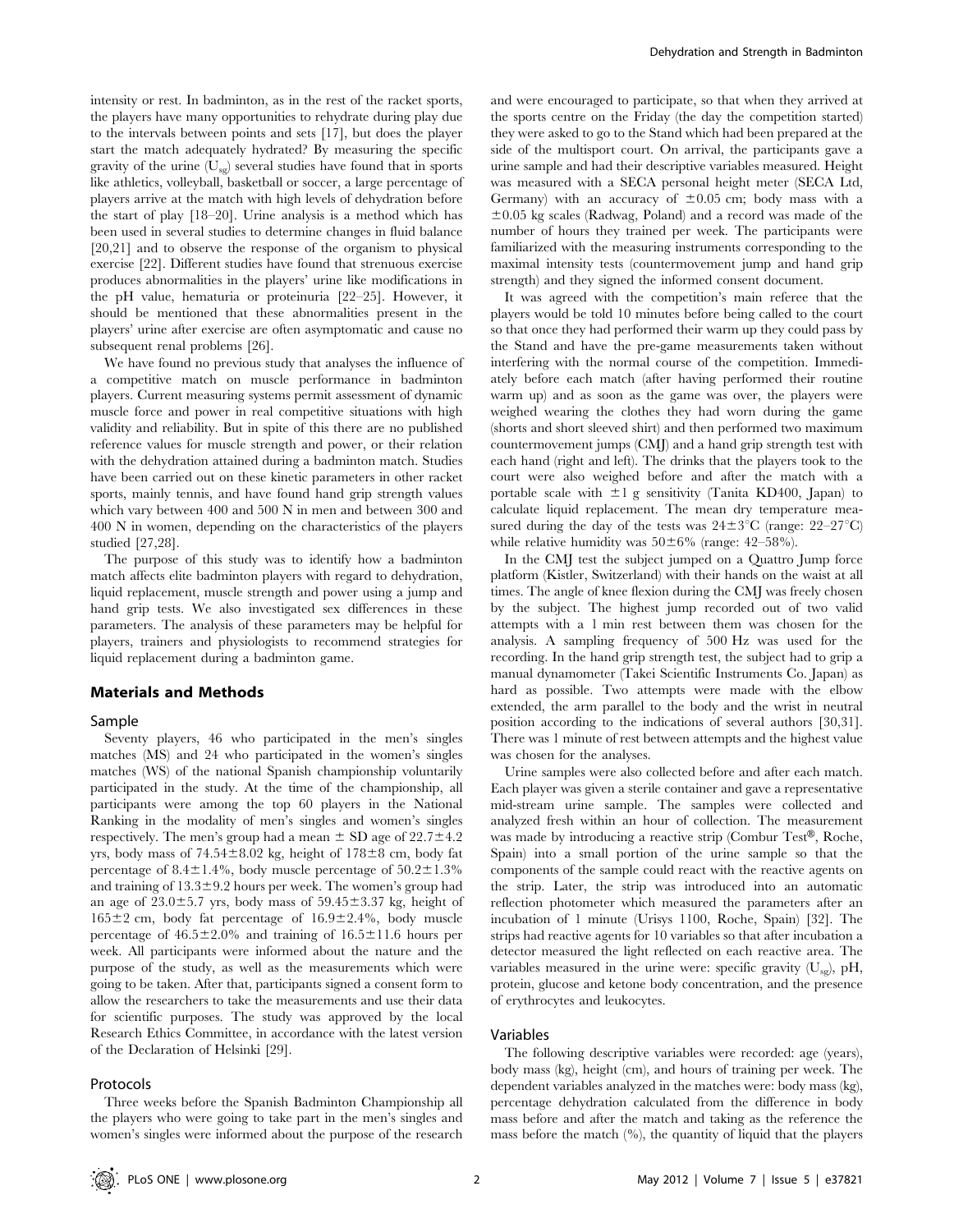drank during the match (l/h), the duration of the match (min), the height of the jumps calculated from the flight time (cm), mean power during the push-off phase of the CMJ normalized for the mass of the player (W/kg) and hand grip strength of the dominant and non dominant hand (N). The dependent variables analyzed in the urine samples were: specific gravity  $(U_{sg})$ , pH, leukocytes (leukocytes/ml), nitrites (positive-negative), proteins (mg/dl), glucose (mg/dl), ketone bodies (mg/dl), urobilinogen (mg/dl), bilirubin  $(mg/dl)$ , and erythrocytes (erythrocytes/ $\mu$ l).

The independent variables were established as the type of match  $(MS =$  men's singles;  $WS =$  women's singles) and the moment of testing (pre  $=$  before the match; post  $=$  after the match).

#### **Statistics**

The following software programs were used: Microsoft Excel spreadsheet (Microsoft, Spain) to store the results and the SPSS v. 17.0 program (SPSS Inc., USA) to perform the statistical calculations using descriptive, inferential and normality statistical tests and to calculate means, standard deviations and ranges. A two way ANOVA  $(2\times2)$  for repeated measures was used as the inferential test to analyze pre-post and gender differences, the first factor being the moment of testing (pre-post) and the second the match modality (MS-WS). When there were significant differences the Bonferroni post-hoc test was applied. In tests where measurements were not taken before and after the match as in the case of hydration, percentage of dehydration and match duration, Student's t test for independent samples was used to establish the differences between the different match modalities. The McNemar test for related proportions was used to analyze the differences before and after each match in the dichotomic variables which were revealed in some urine parameters. The criterion for statistical significance was set at  $p<0.05$ .

#### Results

A sweat rate of  $1.02 \pm 0.61$  l/h was recorded in the women and  $1.14\pm0.46$  l/h in the men during the badminton game. The rate of fluid intake in the WS was  $1.01 \pm 0.44$  l/h compared with  $1.10\pm0.55$  l/h in the MS matches. The MS matches lasted on average 7.66 minutes longer than the WS matches  $(WS = 35.08 \pm 11.72 \text{ min}, MS = 42.74 \pm 11.30; p < 0.05)$ . There was a significant loss of mass from the beginning of the match to the end in both the WS (Pre =  $60.7 \pm 4.1$  kg, Post =  $60.5 \pm 4.1$ ;  $p<0.05$ ) and the MS (Pre = 74.4±7.2 kg, Post = 74.1±7.2;  $p<0.05$ ) which represented a dehydration of  $0.32\pm0.83\%$  in the former and  $0.37\pm0.50\%$  in the latter.

The results obtained in the variables analyzed for the CMJ and hand grip strength tests are shown in Figures 1 and 2. There was an increase of  $4.5\pm7.3\%$  (p $< 0.05$ ) in the height of the jumps after the MS matches. Higher values were observed in the men's group than in the women's group in the mean power of the push-off phase and in hand grip strength both in the right and the left hand. Considerable differences were found in the subjects' hand grip strength between the dominant and non dominant side (Figure 2).

There was a significant decrease in the urinary pH values in the men's group after the match (pre  $= 7.20 \pm 1.08$ , post  $= 6.28 \pm 1.05$ ;  $p<0.05$ ). There was also a decrease in the women's group although it was not significant ( $pre = 7.20 \pm 1.21$ , post =  $6.25 \pm 0.87$ ; p = 0.059). An increase was observed in the nitrite and protein concentration after the match in both the men's and women's groups (Table 1). Before the match 0.4% of the men were positive for nitrites compared to 52.2% after the match. The tendency in the women's group was similar, no subjects showed positive in this test before the start of the competition, but 58.3%

showed positive after it. Before the competition only 10.0% of the women and 8.6% of the men had a urine protein concentration  $\geq$ 25 mg/dl; however, after the match these values increased to 66.7% in the women and 60.9% in the men, with 34.8% of the men revealing values of  $\geq$ 150 mg/dl. There was also an increase in glucose concentration in the men at the end of the match, 17.4% of whom had values  $\geq 50$  mg/dl. The percentage of subjects who had a value of erythrocytes of over  $10$  erythrocytes/ $\mu$ l also increased. Significant differences were not found in the remaining variables (Table 1).

## **Discussion**

#### Hydration and Fluid Replacement

The sweat rate of players in an elite competitive badminton match was  $1.02\pm0.61$  l/h in the women and  $1.14\pm0.46$  l/h in the men. The matches used for the present study were played at a mean neutral environmental temperature of  $24\pm3^{\circ}$ C. Badminton is an indoor sport and contrary to what happens in outdoor sports, environmental conditions can be controlled (mainly humidity and dry temperature). In the case of indoor sports, sweat rates are principally influenced by intensity of effort and the pauses in the game [11]. The sweat rate recorded in the present study was similar to that found by Maughan et al. [9] when they analyzed elite soccer players at a temperature of  $25^{\circ}$ C, similar to the temperature recorded in our study. However the sweat rate was lower than that recorded by different authors whose studies were performed at higher temperatures. Maughan et al. [9] recorded 1.5 l/h in soccer players at an environmental temperature of  $32^{\circ}$ C and Tippet et al. (2011) [10] measured a sweat rate of  $2.0\pm0.5$  l/h during a tennis tournament played at an environmental temperature of  $30.3\pm2.3^{\circ}$ C, 6<sup>°</sup>C higher than the temperature recorded in the present study.

The sweat rate recorded in the badminton matches was slightly lower than that found by Hamouti et al. [18]. These authors analyzed sweat rate in collective acyclic indoor sports like soccer, basketball, volleyball and handball, in similar conditions to ours  $(21\pm2\degree C)$  with volleyball and handball revealing the lowest sweat rates  $(1.2\pm0.3 \text{ l/h})$  while indoor soccer showed the highest sweat rate with a mean of  $1.8\pm0.7$  l/h. Badminton, with a small court and play characteristics which involve a multitude of jumps and changes of direction over short distances could be most likened to volleyball, in which similar sweat rates were found.

The value for dehydration recorded in the WS was  $0.32\pm0.83\%$  and  $0.37\pm0.50\%$  in MS. Twelve percent of the players had a dehydration level higher than 1%, only one of these had a value higher than 2% while 66% of the players revealed values between 0–1%; and 22% presented hyperhydration, which in no case was higher than 1%. To summarize, the hydration habits shown by the badminton players were adequate to prevent the 2% dehydration which can cause a decrease in sports performance [1–3]. The rest intervals which occur during a badminton match favor the adequate hydration of the players, as each player has a 60 second rest when the first player reaches 11 points in each set and 120 seconds between sets. The player is free to drink fluids during these time periods, to which must be added the possibility of asking the referee for permission to take in fluids in the break between points. According to Chen and Chen [33] the mean length of time that a badminton point lasts is  $8.4 \pm 0.2$  s with a break between points of  $16.5 \pm 0.5$  s, so the ratio between play and rest is 1:2.

Hamouti et al. [18] found higher dehydration levels than in our study in indoor soccer  $(1.2 \pm 0.8\%)$  and basketball  $(1.1 \pm 0.5\%)$ although volleyball players had similar dehydration values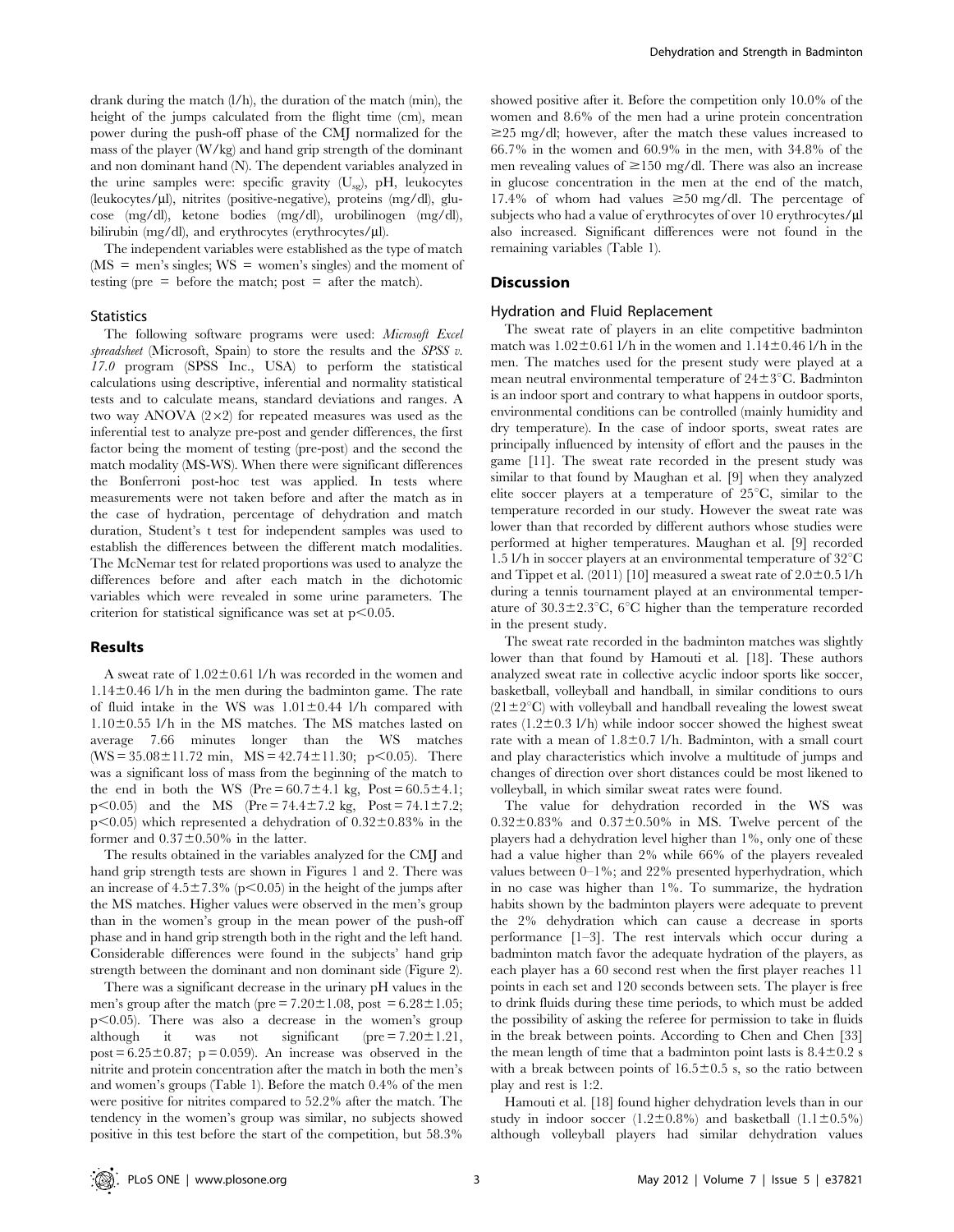

Figure 1. Countermovement jump variables. WS = Women's singles, MS = Men's singles,  $#$  = significant differences p<0.05 obtained comparing men's singles with women's singles. doi:10.1371/journal.pone.0037821.g001



Figure 2. Hand grip strength test variables. WS = Women's singles, MS = Men's singles,  $*$  = significant differences  $p$ <0.05 obtained comparing pre and post match measurements,  $\# =$  significant differences p<0.05 obtained comparing men's singles with women's singles,  $\ddot z =$ significant differences p<0.05 obtained comparing hand grip strength of the right hand with the left hand. doi:10.1371/journal.pone.0037821.g002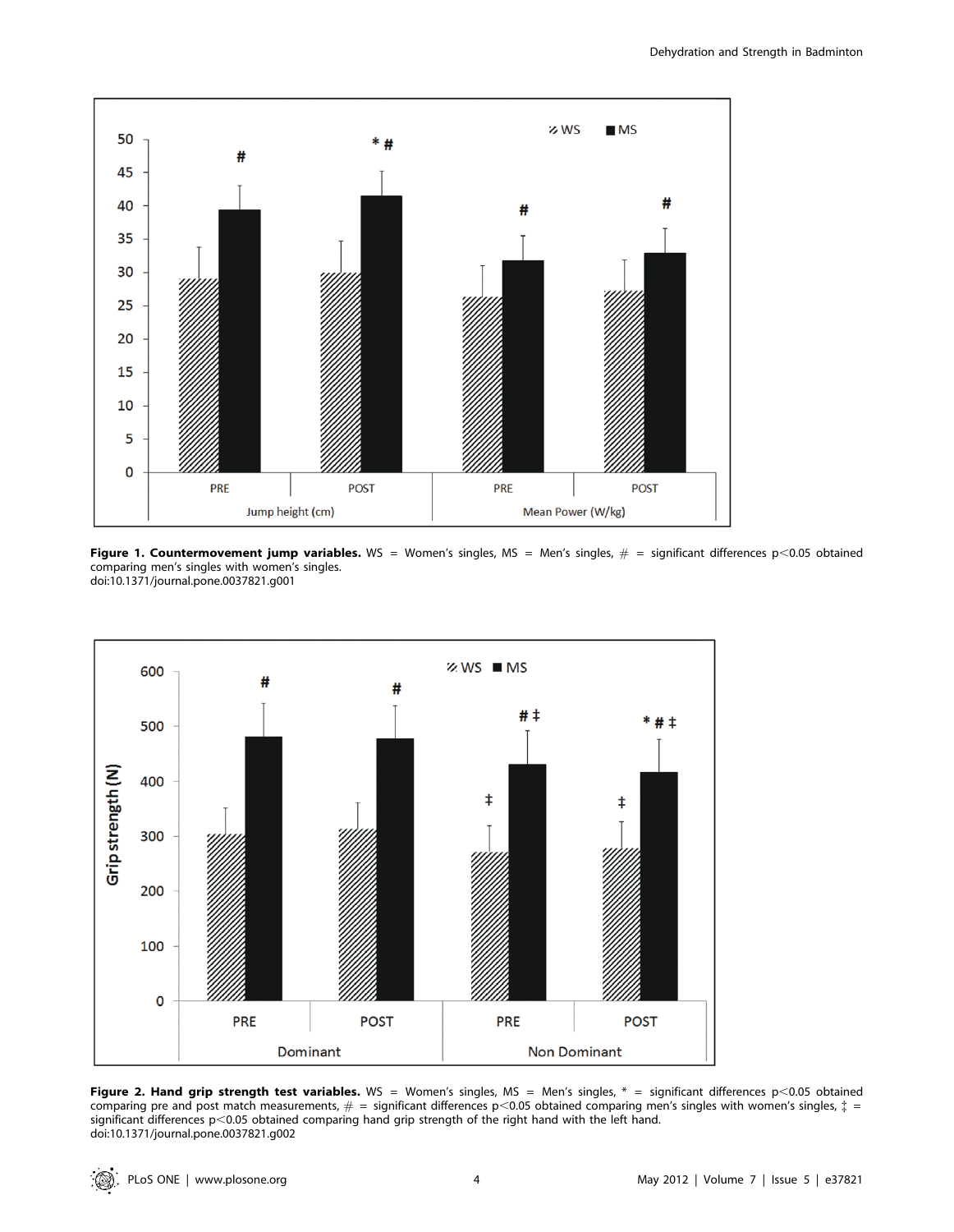Table 1. Percentage of cases showing values presented for each of the urinary parameters analyzed before (pre) and after (post) the match.

|                                          |                 | WS             |                 | MS             |                 |
|------------------------------------------|-----------------|----------------|-----------------|----------------|-----------------|
|                                          |                 | <b>PRE (%)</b> | <b>POST (%)</b> | <b>PRE (%)</b> | <b>POST (%)</b> |
|                                          | 25              | 20.0           | 33.3            | 4.3            | 39.1            |
| <b>Leukocytes</b><br>(leukocytes/ml)     | $\geq$ 100      | 20.0           | 16.7            | 0.0            | 4.3             |
|                                          | % accumulated   | 40.0           | 50.0            | 4.3            | $43.5*$         |
| <b>Nitrites</b>                          | <b>Positive</b> | 0.0            | 58.3*           | 0.4            | $52.2*$         |
|                                          | 25              | 10.0           | 16.7            | 8.6            | 17.4            |
| <b>Proteins</b><br>(mg/dl)               | 75              | 0.0            | 33.3            | 0.0            | 8.7             |
|                                          | $\geq$ 150      | 0.0            | 16.7            | 0.0            | 34.8            |
|                                          | % accumulated   | 10.0           | 66.7*           | 8.6            | $60.9*$         |
| Glucose<br>(mg/dl)                       | $\geq 50$       | 0.0            | 0.0             | 0.0            | $17.4*$         |
| Ketone bodies (mg/dl) ≥5                 |                 | 0.0            | 0.0             | 8.6            | 17.4            |
| $UBG$ (mg/dl)                            | $\geq$ 1        | 10.0           | 25.0            | 30.4           | 39.1            |
| <b>Bilirubin</b> (mg/dl)                 | $\geq$ 1        | 10.0           | 33.3            | 30.4           | 39.1            |
| <b>Erythrocytes</b><br>(Erythrocytes/µl) | $\geq 10$       | 20.0           | 50.0*           | 4.3            | $21.7*$         |

(WS = Women's singles, MS = Men's singles,  $*$  = significant differences  $p$ <0.05 obtained comparing pre and post match measurements). doi:10.1371/journal.pone.0037821.t001

 $(0.4\pm0.6\%)$ . As mentioned before, volleyball with its play characteristics (size of court and type of effort) would be the indoor sport most similar to badminton, also with regard to access to fluids and the rest intervals during play. The players did not reach the critical value of 2% which can affect sports performance in any of the sports analyzed by Hamouti et al. [18], which may possibly be due to the access to fluids for hydration which is possible in indoor acyclic sports compared with cyclic sports, where much higher values of percentage dehydration, between 2% and 6%, have been recorded in prolonged efforts like the marathon [34].

#### Jump and Hand Grip Strength

Muscle fatigue is defined as the reduction in the maximum capacity of the muscle to generate force [35]. However we did not find pre-post game differences in the force generated during the CMJ jump or during the hand grip strength test (Figures 1 and 2). The power recorded in the jump before and after the badminton match was not modified so these data suggest that the badminton match did not produce muscle fatigue in either the lower or upper limbs. These data coincide with the results obtained by Zemkova and Hamar [36] who did not find a decrease in the height of the CMJ nor squat jump (SJ) after a professional soccer match. Similarly, several authors have found that certain exercises used to produce dehydration did not cause fatigue in maximal muscle power or strength [5,37–39]. Gutiérrez et al. [5] found no decreases in hand grip strength with a level of dehydration of 1.8% neither Hoffman et al. [37] found differences in jump height in spite of having induced a level of dehydration of 1.8%. Hayes and Morse [39] found no decrease in jump height in a protocol of 5 efforts designed to generate progressive dehydration by running in a hot climate ( $\sim$ 48°C). On the contrary, the men's group in our study raised the height recorded in the jump with an increase of  $4.5\pm7.3\%$  after the match. As happened to the men in the present study, Viitasalo et al. [38] found an increase in jump height of 7.1% in subjects with a level of dehydration of 2.5%, and concluded that dehydration generated with a diuretic method did not produce a decrease in neuromuscular performance. Equally we can state that a badminton match, which is characterized by high intensity actions during brief time periods, and a match duration between 35 and 45 minutes [33] did not produce muscle fatigue in the lower limbs nor in the force generated in a hand grip test.

The men showed higher values than the women in all the CMJ parameters analyzed (height, and mean power in the push-off phase) and in the hand grip strength test (Figure 1). The men attained 27.7% more jump height than the women in the post match recording; 17.2% more power in the push-off phase of the jump and 37.1% more hand grip strength after the match. Abian-Vicén et al. [40] found similar values to the present study in 291 physically active men and 92 physically active women, where the men recorded 27.8% more height in the CMJ than the women and 20.7% more peak power in the jump. These values suggest that the specific badminton training has not modified the gender differences presented in physically active subjects who have not had specific training. It is worthy of note that power was normalized with regard to the mass of the subjects which reduced the percentage difference with respect to the height of the jumps (from 27 to 17%) but did not eliminate the gender difference.

The height of the countermovement jump was greater than that found by different authors studying physically active subjects who did not practice sports professionally [40,41], and it is similar to that obtained by professional basketball players [42] and slightly lower than that found by Riggs and Shephard [43] in professional beach volleyball players. Given that to date no research has provided such data on badminton players, the values shown in this study related to the CMJ and hand grip strength can serve as a reference for elite male and female badminton players at the most important moment of the season for most of them, which is the National Spanish Championship.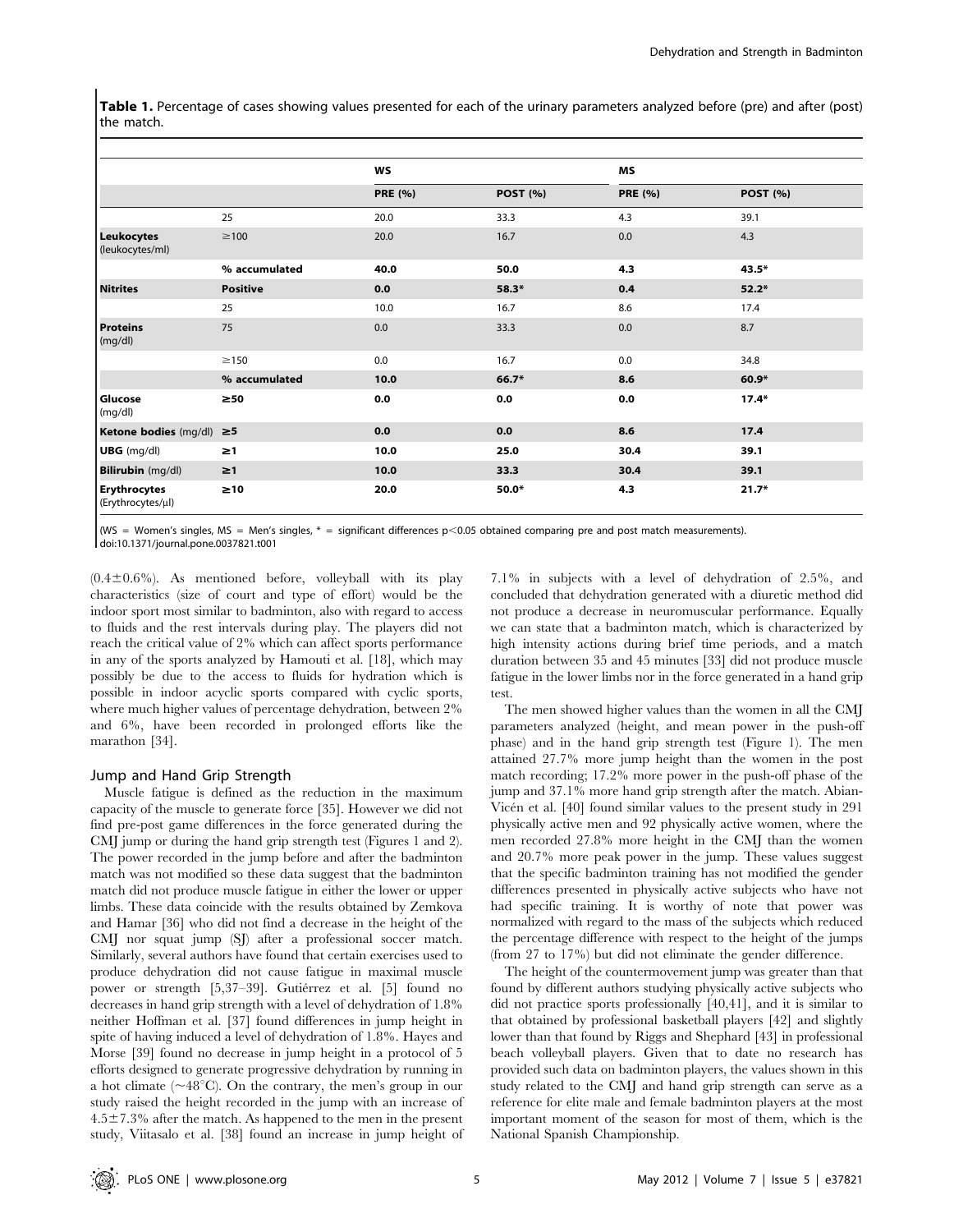Maximum force production generated in the hand grip test is one of the characteristics which have been studied the most in racket sports like tennis and squash [27,28], possibly due to its importance for handling the racket. However, there are no reference data for badminton players, whose values are higher than those recorded by Alkurdi and Dweiri [44] in 20 German male students (dominant =  $300.9 \pm 85.1$  N, non dominant =  $290.3 \pm 69.2$  N) using the same methodology as in the present study, and lower than those recorded by Ducher et al. [45] in 52 tennis players (dominant =  $602.7 \pm 155.7$  N, non dominant =  $521.1 \pm 128.5$  N). These differences may possibly be due to the fact that badminton players use a racket which weighs 3 to 4 times less than a tennis racket (badminton  $\sim$ 100 g; tennis  $\sim$ 350 g) so that the grip strength needed by the badminton player to handle the racket will be less than that of the tennis player. The differences found between the dominant and non dominant side in both the men's and women's group are worthy of mention  $(8.0\pm9.5\%$  in the pre test), as earlier studies have shown how these differences between both arms are greater in players of racket sports than in the sedentary population [46]. The differences found in the present study are similar to those presented by Mahoney and Sharp [47] who found an asymmetry between the dominant and non dominant side of 13% in hand grip strength in squash players, or the values obtained by Ducher et al. [45] who recorded a difference of 13.5% in 52 tennis players who had practiced this sport for an average of  $16.2 \pm 6.1$  years. Ducher et al. [45] established a significant Pearson correlation between hand grip strength and the bone mineral content of the forearm  $(r = 0.81)$  and the bone mineral density of the forearm  $(r = 0.67)$ , which indicates that the badminton players, like the tennis players, may possibly have greater bone mineral development in the dominant versus the non dominant side.

#### Urine Analysis

The specific gravity of urine is often used to measure the state of hydration of athletes before exercise, being a simple, low cost and non invasive method [19–21,48]. It is estimated that  $\leq$ 1.020 is the limit for considering that an athlete is correctly hydrated [19,49,50], although this value may be higher in athletes with a large muscle mass [48]. In a recent study Armstrong et al. [49] corrected these values by differentiating between the reference values for the first urine in the morning ( $U_{sg}$  euhydrated = 1022– 1023) and 24 hours after daily activity ( $U_{sg}$  euhydrated = 1015– 1017). In the present study we found that 90.9% of the players arrived with values lower than 1.020. After the competition, the specific gravity of the urine was not modified, because the players did not dehydrate (dehydration: women =  $0.32 \pm 0.83\%$ ; men =  $0.37\pm0.50\%$ ) and also because U<sub>sg</sub> is a marker which involves some delay in revealing dehydration [50].

After intense exercise, urine becomes more acid and there is an increase in ammonia excretion which leads to a decrease in pH. This urine acidity occurs 10 minutes after ceasing exercise and it is maintained for up to 50–90 minutes afterwards [51]. The badminton match caused a decrease in the pH of the urine which was significant in the men's group ( $pre = 7.20 \pm 1.21$ ; post =  $6.25 \pm 0.87$ , p $\leq 0.05$ ) and tended to be significant in the women's group (pre =  $7.20 \pm 1.08$ ; post =  $6.28 \pm 1.05$ , p = 0.06). Changes in urinary pH are mainly determined by blood pH and thus urinary pH may be an indicator of how extreme the blood pH modification has been [52]. Badminton is a sport which requires multiple efforts with a short duration but high intensity [33] which favor the accumulation of lactic acid [16].

Different studies have analyzed how intense exercise influences urinary pH [23,24,52]. Some of these studies show different possibilities for countering or delaying the acidosis caused by exercise, like taking bicarbonate [24] or consuming an alkaline diet [52] before beginning exercise, with less than conclusive results with regard to improving performance. Rios-Enriquez et al. [52] found that no improvement was evident in performance in an anaerobic high intensity test after consuming an alkaline diet, but that there was a decrease in urinary acidity after exercise. Carr et al. [24] also found an increase in urinary pH after exercise due to taking 0.3 g/kg of bicarbonate. The improvement in performance in a 2000 m rowing test was not significant when only bicarbonate was used, but it was significant when it was combined with 6 mg/kg of caffeine. McInnis et al. [23], analyzed the influence of 4 different types of exercise on urinary pH  $(3\times$ Wingate of 60 seconds,  $3 \times 400$  m sprinting, cycling at 90% of the aerobic threshold and running at 90% of the aerobic threshold). These authors found no significant differences, but did however see a tendency to a more marked decrease in pH in the higher intensity efforts (Wingate and sprint). In the present study, players had to perform a great number of repeated maximum intensity efforts during the matches  $(\sim 40$  minutes) which produced higher urine acidity.

The badminton match also produced different signs of imbalance in the various urinary parameters which were analyzed: leukocyturia, an increase in the presence of nitrites, proteinuria and an increase in the presence of erythrocytes and glucosuria in the men's group (Table 1). Numerous studies state that high intensity exercise causes the appearance of hematuria and proteinuria, due to an alteration in renal function [23]. Poortmans [53] suggests that post exercise proteinuria arises as a result of the increase in glomerular permeability as, if the exercise is prolonged, red blood cells may be lost via the urine. The decreased blood flow to the kidneys is proportional to the intensity of the exercise, with a  $30\%$  reduction for exercise at  $50\%$  of  $VO<sub>2</sub>$  max and a  $75\%$ reduction with exercise at  $65\%$  of  $VO<sub>2</sub>$  max [54]. The drop in blood pressure causes a decrease in blood flow to the kidneys and an increase in the passing of red blood cells and proteins into the urine causing hematuria and proteinuria. The proteinuria and hematuria recorded after the badminton match are a consequence of performing high intensity exercise [23] and give an idea of the high intensity involved.

On the competition day, 60% of the players analyzed revealed values higher than 25 mg of protein per dl of urine proteins. Similar responses in urinary protein concentration have been recorded before in other types of exercise. Gur et al. [25] found that 73.3% of runners revealed proteinuria after completing a half marathon while Boileau et al. [22] found proteinuria in 30% of 383 runners after completing a marathon. McInnis et al. [23] found an increase in protein concentration after 3 series of 400 m at maximum intensity, however they did not find changes in urinary protein concentration when exercise was performed at a lower intensity than the aerobic threshold, which situates badminton matches in the category of high intensity anaerobic activities. The increase in the players' urinary erythrocyte concentration may be due to the fact that prolonged and exhausting effort can cause an increase in the destruction of the red blood cells as a consequence of the compression of the capillaries by the muscle contractions, the increase of the speed of blood flow as well as the impacts suffered by the feet when absorbing the shocks of the constant jumps and changes of direction involved in the matches [26].

#### Conclusions

The badminton players' sweat rate was 1.02 l/h in the women and 1.14 l/h in the men, values similar to those recorded in other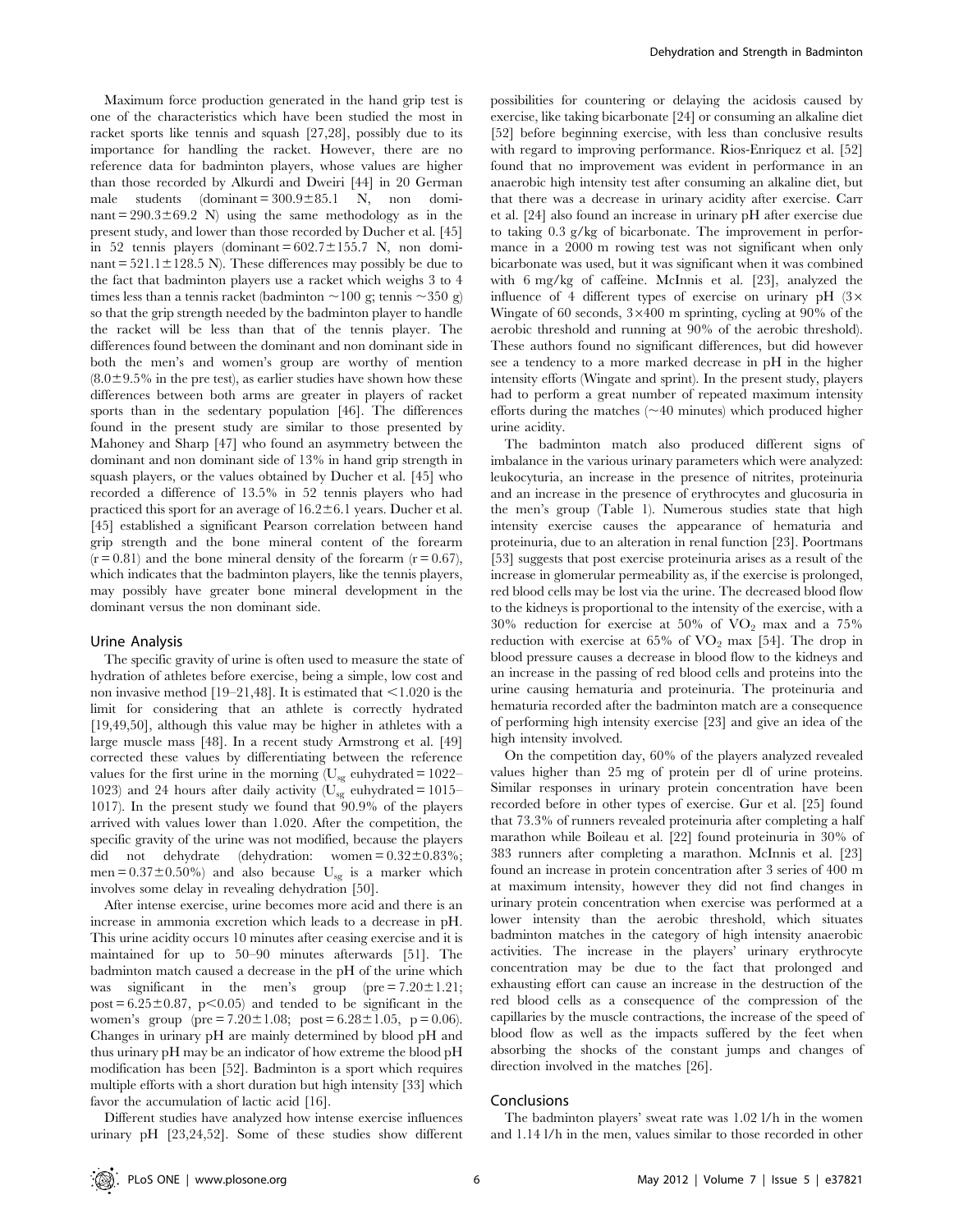acyclic indoor sports played at a neutral environmental temperature. The badminton players came to the match with an adequate hydration level and maintained suitable hydration during the matches by an adequate fluid intake regime. These patterns prevented a level of dehydration which could have negatively influenced their performance. The badminton match did not produce muscle fatigue in the lower or upper limbs as jump height and hand grip strength were not modified. There was an evident asymmetry in hand grip strength in favor of the dominant side. No gender differences were found in the hydration parameters, however, the duration of the men's matches was greater and they showed higher levels of power in their lower limbs and greater strength in their upper limbs. After the match, the

### References

- 1. Sawka MN, Young AJ (2006) Physiological systems and their responses to conditions of heat and cold In: Tipton CMS, M. N.; Tate, C A, Terjung R L, eds. ACSM's advanced exercise physiology. Baltimore, MD: Lippincott Williams & Wilkins. pp 535–563.
- 2. Baker LB, Dougherty KA, Chow M, Kenney WL (2007) Progressive dehydration causes a progressive decline in basketball skill performance. Med Sci Sports Exerc 39: 1114–1123.
- 3. Dougherty KA, Baker LB, Chow M, Kenney WL (2006) Two percent dehydration impairs and six percent carbohydrate drink improves boys basketball skills. Med Sci Sports Exerc 38: 1650–1658.
- 4. Watson G, Judelson DA, Armstrong LE, Yeargin SW, Casa DJ, et al. (2005) Influence of diuretic-induced dehydration on competitive sprint and power performance. Med Sci Sports Exerc 37: 1168–1174.
- 5. Gutierrez A, Mesa JL, Ruiz JR, Chirosa LJ, Castillo MJ (2003) Sauna-induced rapid weight loss decreases explosive power in women but not in men. Int J Sports Med 24: 518–522.
- 6. Coso JD, Estevez E, Baquero RA, Mora-Rodriguez R (2008) Anaerobic performance when rehydrating with water or commercially available sports drinks during prolonged exercise in the heat. Appl Physiol Nutr Metab 33: 290–298.
- 7. Walsh RM, Noakes TD, Hawley JA, Dennis SC (1994) Impaired high-intensity cycling performance time at low levels of dehydration. Int J Sports Med 15: 392–398.
- 8. Judelson DA, Maresh CM, Anderson JM, Armstrong LE, Casa DJ, et al. (2007) Hydration and muscular performance: does fluid balance affect strength, power and high-intensity endurance? Sports Med 37: 907–921.
- 9. Maughan RJ, Shirreffs SM, Merson SJ, Horswill CA (2005) Fluid and electrolyte balance in elite male football (soccer) players training in a cool environment. J Sports Sci 23: 73–79.
- 10. Tippet ML, Stofan JR, Lacambra M, Horswill CA (2011) Core temperature and sweat responses in professional women's tennis players during tournament play in the heat. J Athl Train 46: 55–60.
- 11. Buono MJ, Lee NV, Miller PW (2010) The relationship between exercise intensity and the sweat lactate excretion rate. J Physiol Sci 60: 103–107.
- 12. Maughan RJ, Shirreffs SM (2010) Development of hydration strategies to optimize performance for athletes in high-intensity sports and in sports with repeated intense efforts. Scand J Med Sci Sports 20 Suppl 2: 59–69.
- 13. Broad EM, Burke LM, Cox GR, Heeley P, Riley M (1996) Body weight changes and voluntary fluid intakes during training and competition sessions in team sports. Int J Sport Nutr 6: 307–320.
- 14. Noakes TD, Adams BA, Myburgh KH, Greeff C, Lotz T, et al. (1988) The danger of an inadequate water intake during prolonged exercise. A novel concept re-visited. Eur J Appl Physiol Occup Physiol 57: 210–219.
- 15. Shi X, Gisolfi CV (1998) Fluid and carbohydrate replacement during intermittent exercise. Sports Med 25: 157–172.
- 16. Cabello Manrique D, Gonzalez-Badillo JJ (2003) Analysis of the characteristics of competitive badminton. Br J Sports Med 37: 62–66.
- 17. Lees A (2003) Science and the major racket sports: a review. J Sports Sci 21: 707–732.
- 18. Hamouti N, Del Coso J, Estevez E, Mora-Rodriguez R (2010) Dehydration and sodium deficit during indoor practice in elite European male team players. European Journal of Sports Science 10: 329–336.
- 19. Silva RP, Mündel T, Altoé JL, Saldanha MR, Ferreira FG, et al. (2010) Preexercise urine specific gravity and fluid intake during one-hour running in a thermoneutral environment - a randomized cross - over study. Journal of Sports Science and Medicine 9: 464–471.
- 20. Finn JP, Wood RJ (2004) Incidence of pre-game dehydration in athletes competing at an international event in dry tropical conditions. Nutr diet 61: 221–225.
- 21. Casa DJ, Armstrong LE, Hillman SK, Montain SJ, Reiff RV, et al. (2000) National athletic trainers' association position statement: fluid replacement for athletes. J Athl Train 35: 212–224.

urine analyses showed proteinuria, an increase in the presence of nitrites and erythrocytes and leukocyturia mainly produced by the high intensity of the game. Similar urinary anomalies have been observed in sports of longer duration like the half marathon or marathon.

## Author Contributions

Conceived and designed the experiments: JAV JDC PAV. Performed the experiments: JAV JDC JJS CGM. Analyzed the data: JAV JJS CGM PAV. Contributed reagents/materials/analysis tools: JAV JDC JJS CGM. Wrote the paper: JAV JDC JJS CGM PAV.

- 22. Boileau M, Fuchs E, Barry JM, Hodges CV (1980) Stress hematuria: athletic pseudonephritis in marathoners. Urology 15: 471–474.
- 23. McInnis MD, Newhouse IJ, von Duvillard SP, Thayer R (1998) The effect of exercise intensity on hematuria in healthy male runners. Eur J Appl Physiol Occup Physiol 79: 99–105.
- 24. Carr AJ, Gore CJ, Dawson B (2011) Induced alkalosis and caffeine supplementation: effects on 2,000-m rowing performance. Int J Sport Nutr Exerc Metab 21: 357–364.
- 25. Gur H, Kucukoglu S, Surmen E, Muftuoglu A (1994) Effects of age, training background and duration of running on abnormal urinary findings after a halfmarathon race. Br J Sports Med 28: 61–62.
- 26. Kane SF, Cohen MI (2009) Evaluation of the asymptomatic athlete with hepatic and urinalysis abnormalities. Curr Sports Med Rep 8: 77–84.
- 27. Sharp NC (1998) Physiological demands and fitness for squash. In: Lees A, Maynard I, Hughes M, Reilly T, eds. Science and Racket Sports II. London: E & FN Spon. pp 52–55.
- 28. Kramer AM, Knudson DV (1992) Grip strength and fatigue in junior college tennis players. Percept Mot Skills 75: 363–366.
- 29. World Medical Association (2002) Declaration of Helsinki: ethical principles for medical research involving human subjects. J Postgrad Med 48: 206–208.
- 30. Segura-Orti E, Martinez-Olmos FJ (2011) Test-retest reliability and minimal detectable change scores for sit-to-stand-to-sit tests, the six-minute walk test, the one-leg heel-rise test, and handgrip strength in people undergoing hemodialysis. Phys Ther 91: 1244–1252.
- 31. Espana-Romero V, Ortega FB, Vicente-Rodriguez G, Artero EG, Rey JP, et al. (2010) Elbow position affects handgrip strength in adolescents: validity and reliability of Jamar, DynEx, and TKK dynamometers. J Strength Cond Res 24: 272–277.
- 32. Penders JF, Fiers T, Delanghe JR (2002) Quantitative evaluation of urinalysis test strips. Clin Chem 48: 2236–2241.
- 33. Chen HL, Chen TC (2008) Temporal structure comparison of the new and conventional scoring systems for men's badminton singles in Taiwan. Journal of Exercise Science & fitness 6: 34–43.
- 34. Passe D, Horn M, Stofan J, Horswill C, Murray R (2007) Voluntary dehydration in runners despite favorable conditions for fluid intake. Int J Sport Nutr Exerc Metab 17: 284–295.
- 35. Gandevia SC (2001) Spinal and supraspinal factors in human muscle fatigue. Physiol Rev 81: 1725–1789.
- 36. Zemkova E, Hamar D (2009) The effect of soccer match induced fatigue on neuromuscular performance. Kinesiology 41: 195–202.
- 37. Hoffman JR, Stavsky H, Falk B (1995) The effect of water restriction on anaerobic power and vertical jumping height in basketball players. Int J Sports Med 16: 214–218.
- 38. Viitasalo JT, Kyrolainen H, Bosco C, Alen M (1987) Effects of rapid weight reduction on force production and vertical jumping height. Int J Sports Med 8: 281–285.
- 39. Hayes LD, Morse CI (2010) The effects of progressive dehydration on strength and power: is there a dose response? Eur J Appl Physiol 108: 701–707.
- 40. Abian J, Alegre LM, Lara AJ, Rubio JA, Aguado X (2008) Landing differences between men and women in a maximal vertical jump aptitude test. J Sports Med Phys Fitness 48: 305–310.
- 41. Lara AJ, Abian J, Alegre LM, Jimenez L, Aguado X (2006) Assessment of power output in jump tests for applicants to a sports sciences degree. J Sports Med Phys Fitness 46: 419–424.
- 42. Apostolidis N, Nassis GP, Bolatoglou T, Geladas ND (2004) Physiological and technical characteristics of elite young basketball players. J Sports Med Phys Fitness 44: 157–163.
- 43. Riggs MP, Sheppard JM (2009) The relative importance of strength and power qualities to vertical jump height of elite beach volleyball players during the counter-movement and squat jump. Journal of Human Sport and Exercise 4: 221–236.